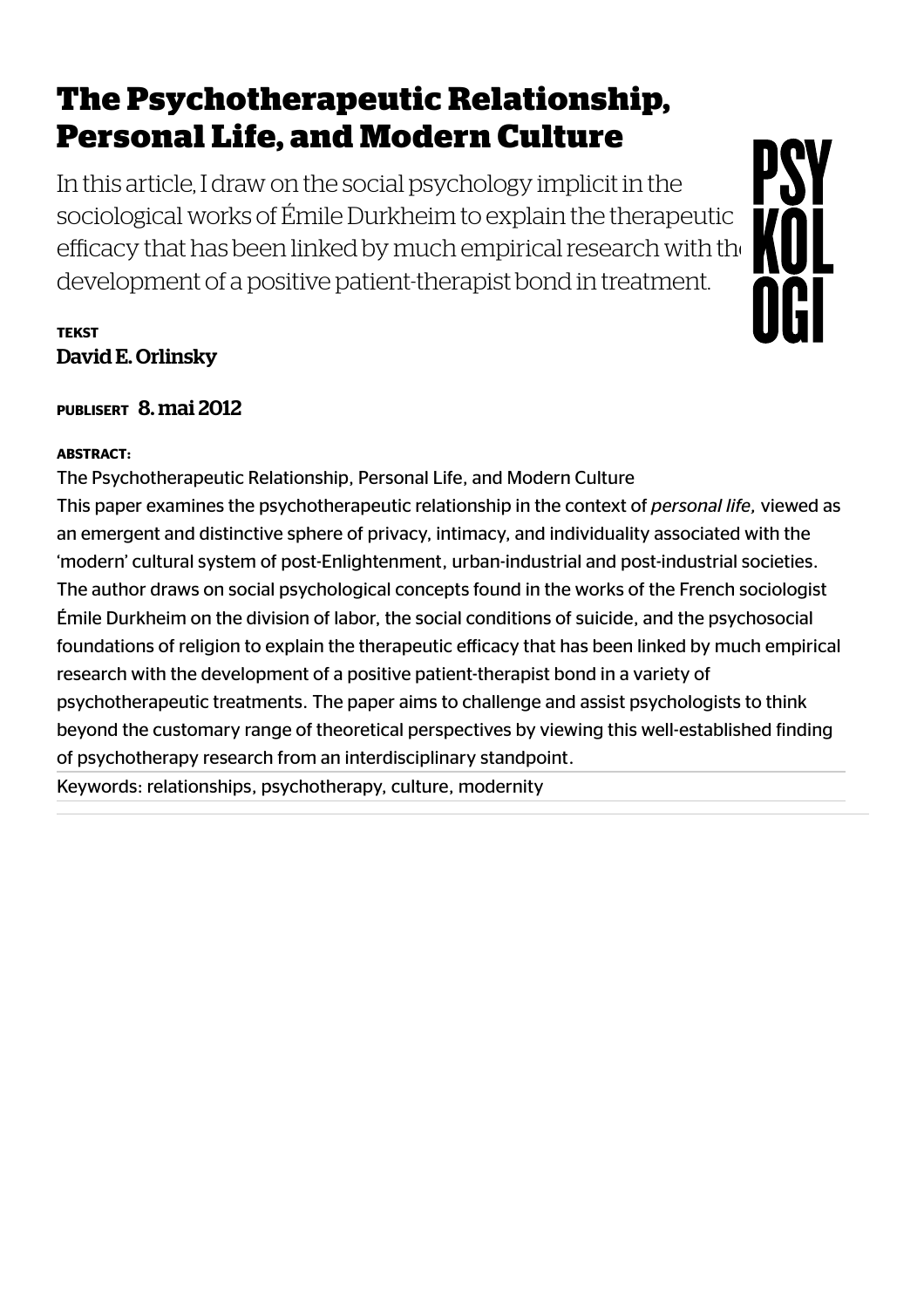

ILLUSTRASJON: JILL MOURSUND

#### *Author note.*

## *A previous version of this paper was presented as a public lecture at the University of Oslo as part of the University's 200th anniversary celebration, 2 September 2011.*

This essay describes and explores connections between three areas not often considered in conjunction by psychologists. The first is the *psychotherapeutic relationship,* by which I mean the social bond that develops between a client and therapist over the course of their therapy sessions. In this, I draw on my knowledge of psychotherapy research, the field that I have been devoted to for more than 40 years (e.g., Howard & Orlinsky, 1972; Orlinsky, Grawe & Parks, 1994; Orlinsky & Howard, 1978, 1986; Orlinsky, Rønnestad & Willutzki, 2004).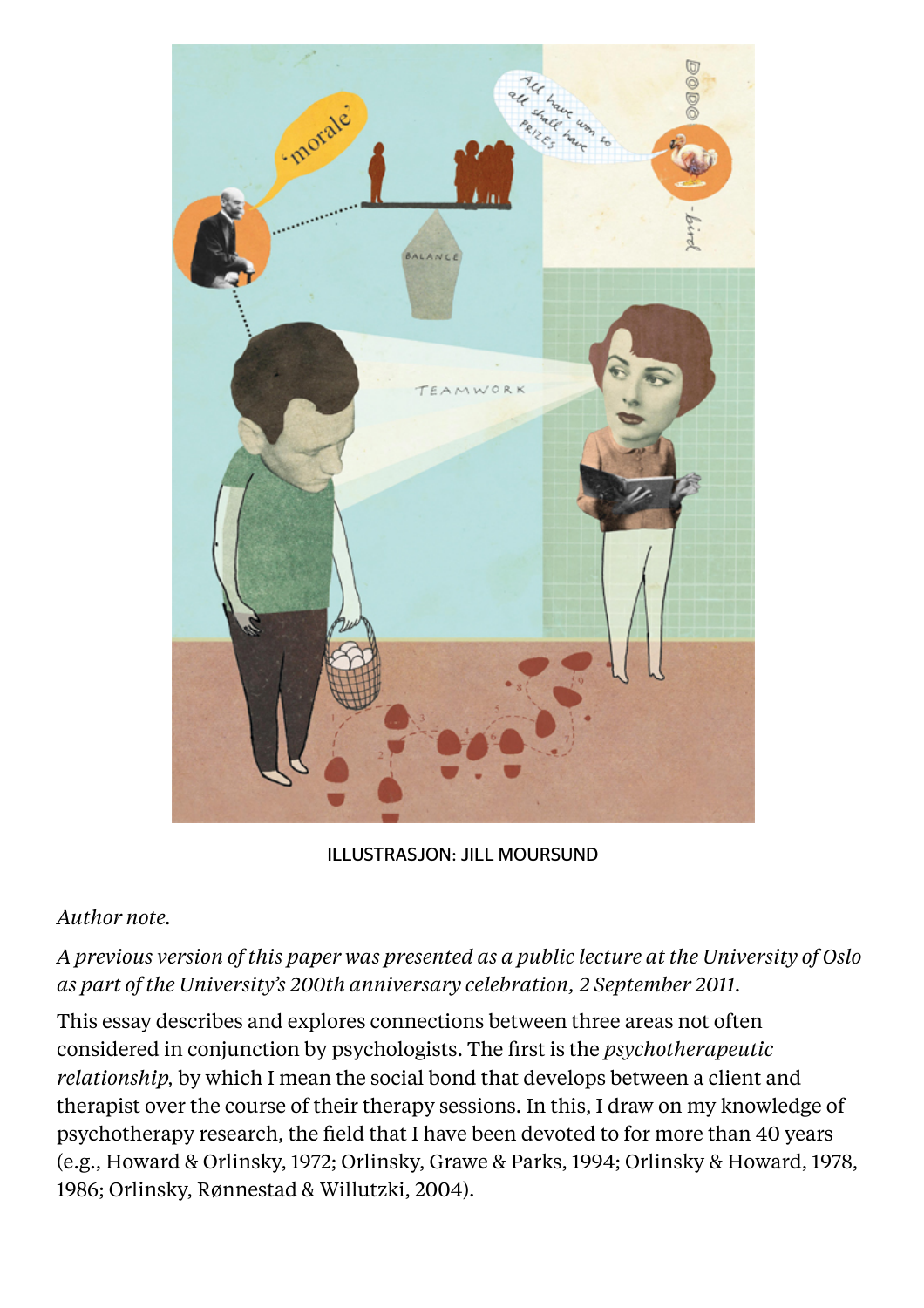The second area is that of *personal life:* the sphere of intimate, face-to-face relationships with close family members, best friends, lovers and partners. These relationships are embedded in the individual's self, and from there radiate like the spokes of a wheel. They influence and reflect our personalities, define who we are, and are the source of our keenest joys and deepest sorrows. From a sociological perspective, the relationships of personal life constitute a 'social circle', and the totality of innumerable overlapping circles of intimate relationships comprises a major sector of the social structure in modern societies. Collectively, they stand in contrast to the *impersonal* economic, political and social relations we have with others every day—in shops, at the office, and everywhere else where we 'do business'.

It is relatively easy to see connections between personal life and psychotherapy. When serious problems arise in personal life, due either to frustrations or failure in one's intimate relationships, or to anxiety, inhibitions or symptoms in one's self, it is not uncommon for educated people or those who otherwise are familiar with modern media to seek help through psychotherapy; and, if the patient forms a good working relationship with the therapist, then that therapeutic relationship in effect becomes part of the patient's personal life—even, while it lasts, a central part of personal life. However, when therapy is not voluntarily sought—if the client is compelled to go for treatment (e.g., by a court of law), or is pressured to do so (e.g., by an unhappy spouse or parent), or is referred for treatment without sufficient explanation (e.g., by a primary care physician)— the therapist's first task must be to persuade the client that some personally valued goal may be attained, 'there really can be something in it for him'. If the involuntary client does not or cannot become interested as a voluntary participant, an effective therapeutic relationship cannot take form.

«The quality of the therapeutic bond consistently predicts, and probably contributes to, the clinical outcome of therapy. However, the reasons why it does so are not much discussed – partly, because current assumptions about therapy are misleading»

There is, of course, an important difference between the therapeutic relationship and other relationships in one's personal life. Ordinary personal relationships are *mutual,* as important in the personal lives of our partners as they are in our own. By contrast, while the therapeutic relationship may become an important addition to the patient's personal life, it is *not* part of the therapist's personal life, but of the therapist's *professional* life.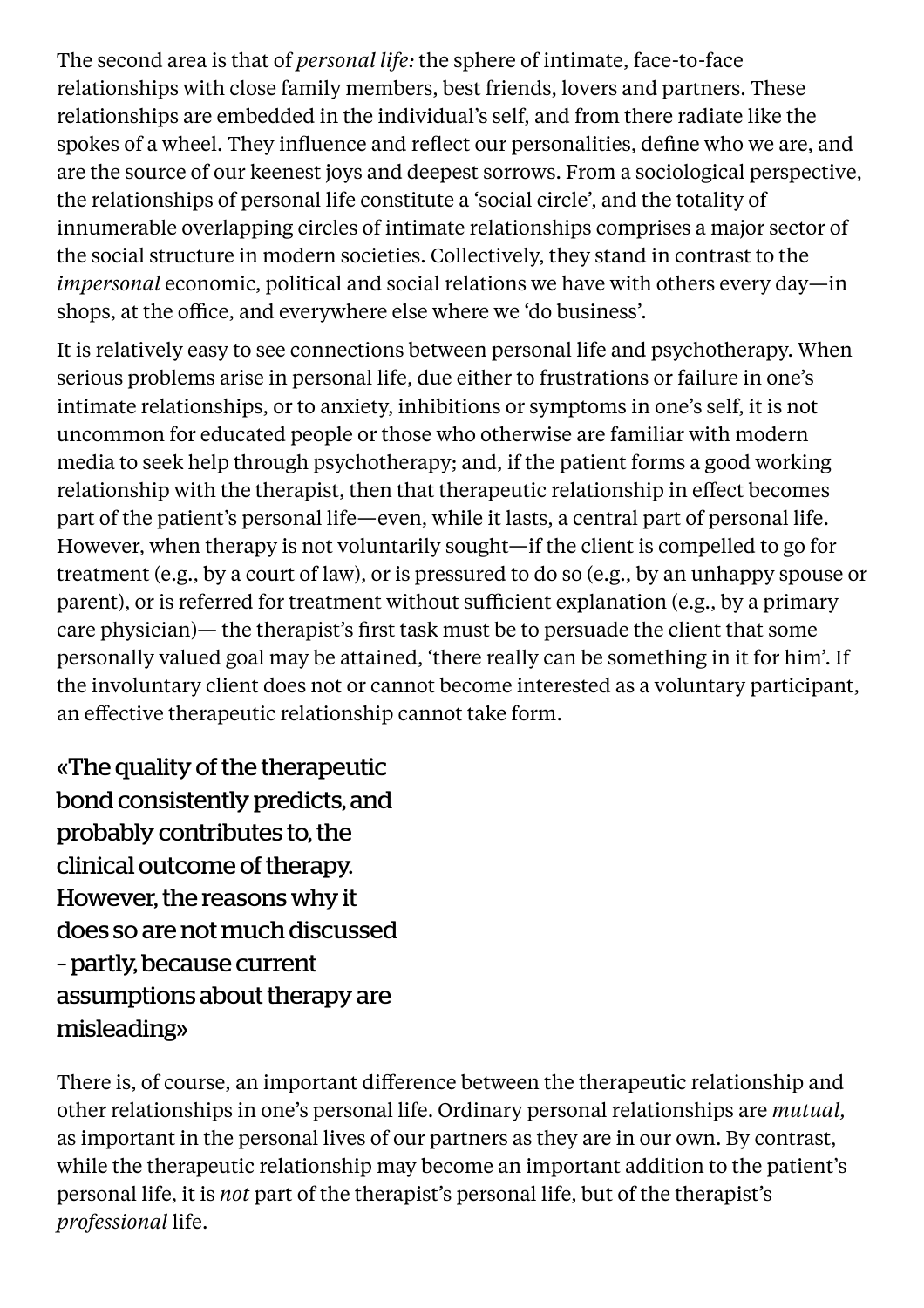The third area of interest is *modern culture,* or to be more precise, *modern society and culture.* By this I refer to the essentially urban-industrial bureaucratic type of 'mass' society that emerged in the 19th century Europe in the wake of the Industrial Revolution (e.g., Berger, Berger & Kellner, 1973; Durkheim, 1893, 1897, 1912; Marx & Engels, 1972; Parsons, 1964, 1966; Simmel, 1964; Weber, 1958, 1964; Zaretsky, 1973), variants of which are now found on all continents. By 'modern culture' I mean the assumptions, beliefs and values that developed in the Enlightenment and since have become the dominant cultural pattern in modern societies, both in 'the West' and elsewhere. (However, as Mannheim's (1940) concept of the 'contemporaneity of the non-contemporaneous' showed, historically older elements of traditional social and cultural forms typically persist alongside those that are considered distinctively 'modern'.)

Modern culture emphasizes concepts and values like rationality, objectivity, punctuality, efficiency, secularism, materialism, and individualism. Associating this cultural pattern with the term 'modern' emphasizes its difference from the 'traditional' culture of the rural, agricultural, socially hierarchical, and religiously oriented societies that previously characterized most of humanity, as well as from so-called 'primitive' cultures of relatively isolated, indigenous, kinship and clan-based tribal societies.

This third topic of 'modernity' is linked with the topic on 'personal life' by the fact that personal life emerged as a distinct and distinctive sector of social relations in the context of modern societies, precisely to complement and counterbalance the emergence of impersonal relations in economic, political and other social institutions. Intimate face-to-face attachments have always been part of human life, but in past times the relationships that stand out now as distinctively personal were more diffusely interwoven and continuous with relations in the small, local community where one was born and typically lived for the rest of one's life (e.g., Laslett, 1971). In that world, the individual's wellbeing depended greatly on his perceived position in the community, and his perceived prospects for life not just in this world but in the worldto- come. The individual's close relationships were also less enduring due to the unpredictability and brevity of the average person's life. Marriages were arranged on the basis of economic, political and social advantage, rather than personal choice. Children often did not survive their earliest years, nor did spouses always survive childbearing or childrearing years. These conditions discouraged deep emotional investment in this-worldly relationships.

Life in this respect is radically different for most who live in the large-scale, urban, industrial or post-industrial societies of the present, where marriages are based on choice and love; parents and children survive together for decades; and personal meaningfulness and fulfillment depends greatly on the vicissitudes of a few longlasting, emotionally deeply-invested personal relationships. It is understandable that professional help may be sought at times of distress and problems in these core personal relationships, either because those relationships are not happening as hoped,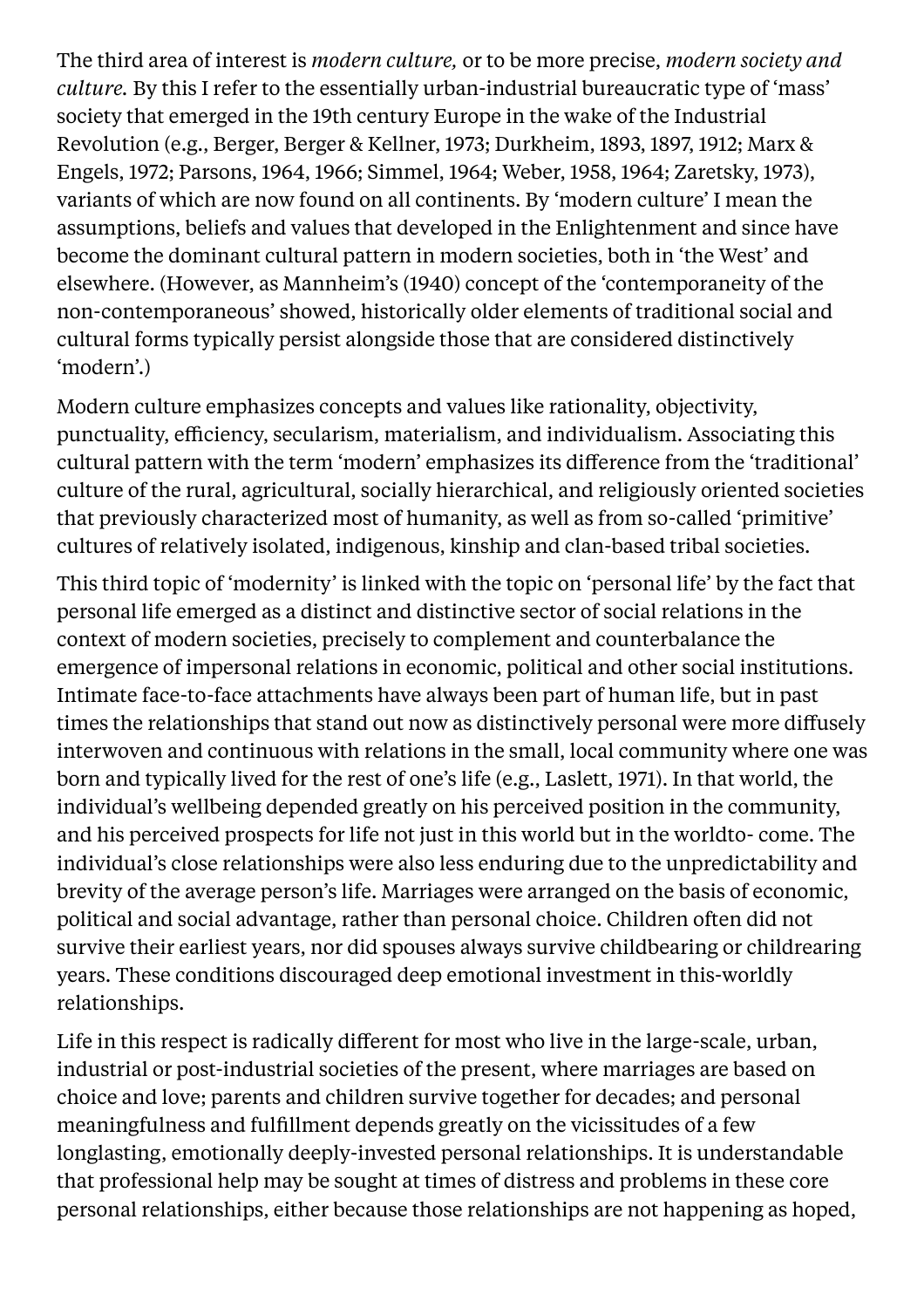because they are not going well, or because the individual cannot meet her own or others' expectations.

## The Psychotherapeutic Relationship

As a reviewer of and contributor to psychotherapy research for more than four decades, I have seen the gradual but firm establishment of several widely accepted facts based on extensive replication of findings in many studies. One is that psychotherapeutic treatment is generally effective, when compared to control conditions — although, like any other kind of treatment, not for every patient and not to the same extent for all patients; and a second fact is that most of the treatments that have been compared have shown *approximately equivalent* results (e.g., Lambert & Ogles, 2004; Lipsey & Wilson, 1993). The weight of evidence suggests a broad equivalence in effectiveness, which was named the «Dodo Bird effect» (Rosenzweig, 1936) after Lewis Carroll?s (1865) tale of *Alice's Adventures in Wonderland,* where the Dodo Bird famously proclaims «All have won so all shall have prizes». A third fact is that the *client's motivation and ability to participate* in therapy are major determinants of clinical outcomes. Clients with good interpersonal skills, who are cognitively adaptive and emotionally receptive, are the most likely to benefit from therapy, whereas (sad to say) poorly functioning clients who may need help the most, sadly often benefit the least (e.g., Orlinsky, Rønnestad & Willutzki, 2004). A fourth firmly established fact is that success or failure in therapy is consistently predicted by the quality of the therapeutic relationship experienced by patients (e.g., Horvath & Greenberg, 1994, Norcross, 2002). The client?s experience of a strong, positive bond with the therapist predicts and promotes a favorable outcome. The client?s experience of a weak therapeutic bond typically produces little effect, and an ambivalent or hostile therapeutic relationship can result in client deterioration. Various therapeutic techniques or procedures also have strong empirical support, but these must typically operate in the context of a positive patient- therapist relationship? such as what Beck (1976), for one, described as «collaborative empiricism,» or Bordin (1979) called the «working alliance.»

I see the therapeutic relationship as shaped by two sources (Orlinsky, 2009; Orlinsky & Howard, 1987): the therapeutic contract, defined by the formal social roles of client and therapist; and the therapeutic bond, formed from the person-toperson connection between the individuals as they engage in their respective roles. The therapeutic contract specifies the goals and methods of treatment; defines the social norms for role appropriate behaviors by the client and therapist; and settles arrangements concerning schedule, duration, location and fees for the therapy sessions. By contrast, the therapeutic bond reflects the informal but vital attachment that develops between the client and therapist on a person-to-person basis as they interact over time.

The real, flesh-and-blood persons who interact as client and therapist inevitably have characteristics and qualities as individuals, over and above the characteristics that are directly relevant to their roles. Those personal qualities inevitably influence how they view each other, how they «project» themselves to one another, and how they perform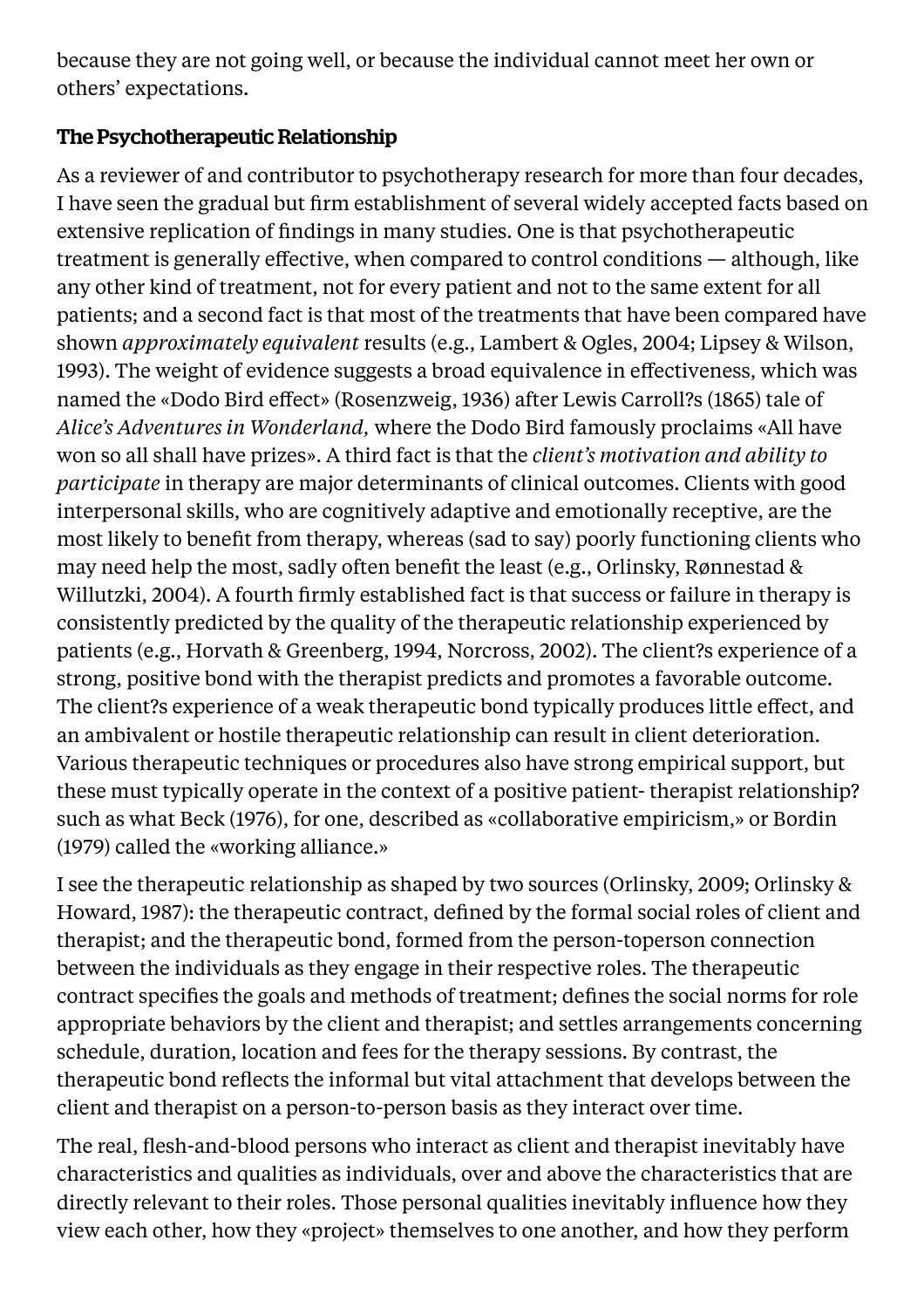their roles with one another. As persons, they may be of the same or opposite gender; may be approximately equal or differ widely in age; may come from similar or different social backgrounds, and as adults may belong to the same or different social classes and subcultures. Together with variations in temperament and life experience, these characteristics are bound to influence the person-to-person bond that forms in the therapeutic relationship: the rapport that develops between them as individuals, reflected in how well they communicate – are they «on the same wavelength» or do they just «talk past» each other? – and reflected in the –personal chemistry? and –emotional climate? of the relationship. The therapeutic bond is also reflected in their teamwork: how much personal investment the individuals have in their respective roles, and how well their typical leadership styles mesh with respect to taking initiative and control?do they –dance? well together, or –step on each other?s toes??

Most researchers recognize that the quality of the therapeutic bond consistently predicts, and probably contributes to, the clinical outcome of therapy. However, the reasons why it does so are not much discussed—partly, I believe, because current assumptions about therapy are misleading. A widely accepted but largely implicit view assumes that therapy consists basically of the application of specific therapeutic techniques or procedures, and that the efficacy of therapy inheres in those procedures. Clients are viewed mainly as bearers of diagnosable disorders, and therapists are viewed narrowly as more or less skillful administrators of the correct procedures for treating those disorders. Unfortunately, this view does not take account of, nor does it fit very well with, six decades of accumulated research.

An alternative view, that I think better fits the facts, holds that the effectiveness of therapy derives primarily from the client's experience of a 'remoralizing', resourceenhancing, motivational relationship with a therapist who provides both support and challenge—in proportions, and at times, that suit the patient's needs and abilities. The therapist's procedures can also have an impact, but their main effect is the contribution they make to the patient's experience of the therapeutic relationship.

The model of therapy as a technical procedure administered by the therapist corresponds to a medical or pharmacological view of treatment. It fits well with the assumptions of the public agencies and ministries that support healthcare research and services. More broadly, it also fits with the individualistic and objectivist, mechanistic assumptions of 'modern culture', which I believe accounts for its implicit plausibility and its persistence in the face of contradictory evidence. The alternative model of therapy as a healing relationship is grounded not so much on modern cultural assumptions as on certain facts of human species-biology.

Our species evolved a survival strategy that requires rapid adaptation to environmental conditions through the detection and processing of relevant information; i.e., through enlarging the capacity to learn from the environment. This required the development of a larger, more complex brain suited for learning and, consequently, a larger head which posed a problem for our mammalian biology, since the infant's head must still pass through the birth canal without risking too much harm to the mother who will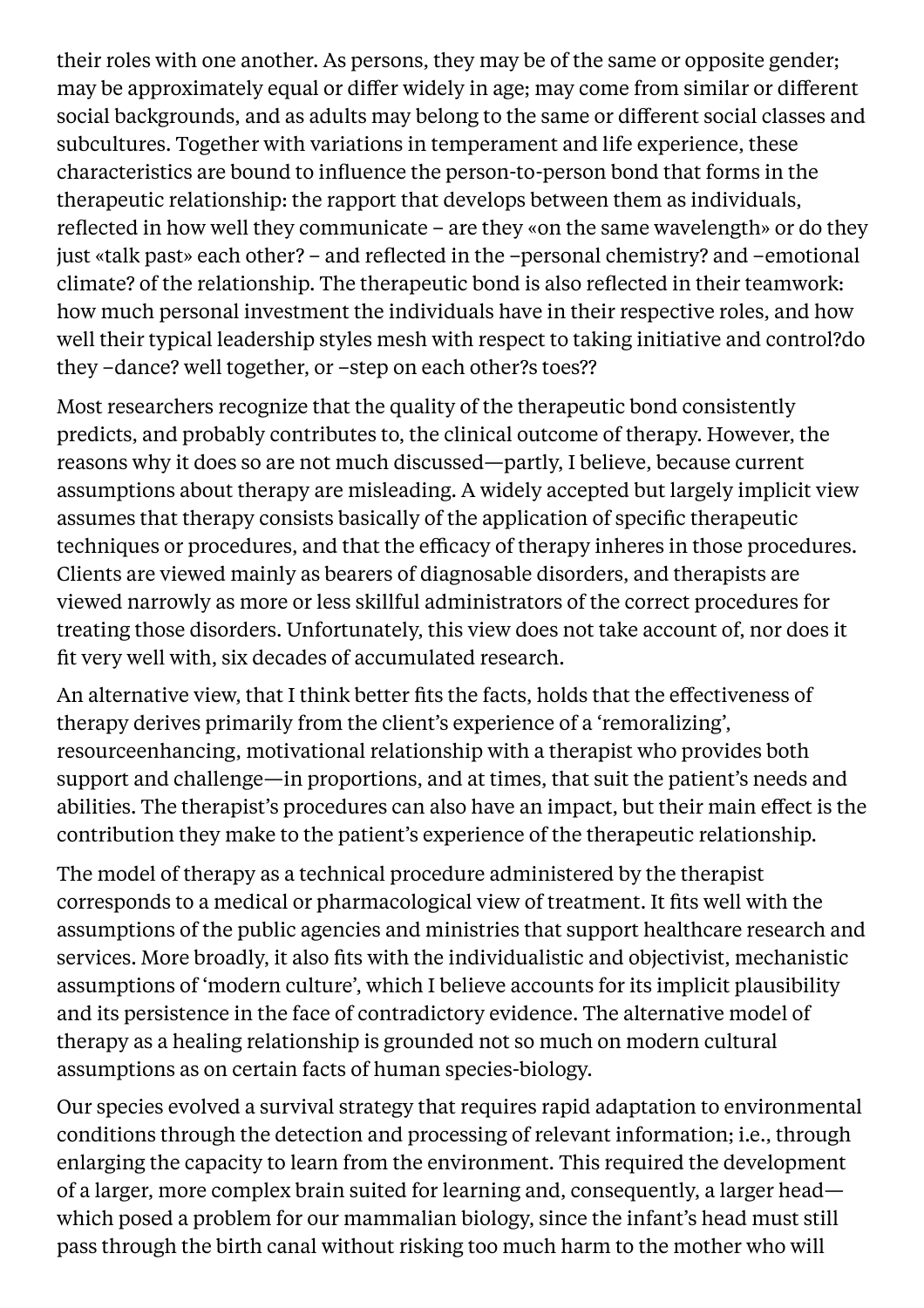nurse it. The solution to this is that human children are born in a semi-embryonic state, and still need more than a decade of additional physical and psychological development before attaining basic adult functionality.

The newborn human is completely incapable of survival on its own. More than any other mammalian species, human infants depend for survival on the existence of an enduring network of supportive, nurturing, protective relationships—and, as the work of Bowlby and other attachment researchers has shown—the only 'instincts' a human is born with are rudimentary reflexes that enable it to form a bond with care-givers, and communicate to them basic states of contentment and distress. Infants are born preadapted to an environment comprised of human relationships; and, for many 'formative' years that follow, individual survival depends on the nurture, discipline, and education provided through those relationships.

«Durkheim's views converge with the ideas based on ethology and attachment theory about the primacy of relationships. It requires a community of caregivers, organized in families, to ensure an infant's survival and development into a responsible adult»

Persons grow, and their lives take form, through participation in stable, intimate faceto-face relationships that occur within social and cultural communities which are relatively cohesive and coherent. From this perspective, it is not surprising to learn that *relationships* which are experienced by a distressed person as genuinely caring and securely protective are effectively therapeutic.

# Personal Life in Modern Societies

This leads back to the idea of 'personal life' as the primary domain in modern societies where individuals find relatively stable, intimate face-to-face relationships. Broadly speaking, social structures in modern urban-industrial societies tend to differentiate into four distinct though interrelated institutional sectors: *economic, political,* and *communal* sectors, and a sphere reserved for private life of individuals which I call the *personal* sector.

The *economic sector* includes the occupational system, the systems of production and distribution, and the organizations and markets through which they operate. In this context, individuals are primarily workers and consumers, and function as more or less interchangeable units of economic activity. The *political* sector comprises all the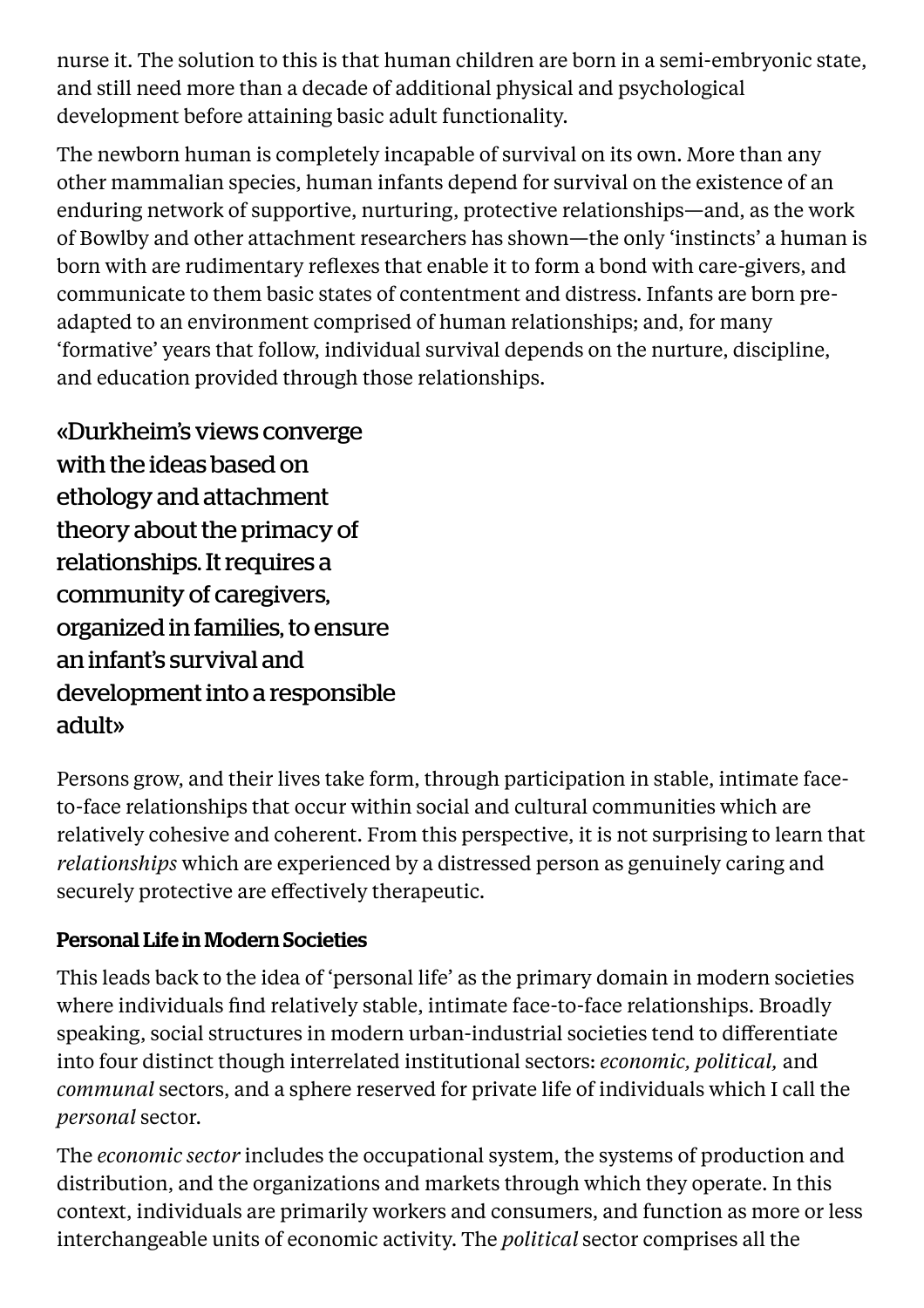institutions of governance, from local to national, including legislative, executive and judicial bodies, political parties and elites, and civil agencies performing basic lawenforcement and other public functions. In this context, individuals are primarily citizens, and as such are also more or less interchangeable units of political activity—as voters, tax payers, and so on. A third area of social relations that is distinct but more or less interwoven with the economic and political sectors is the *communal sector,* which includes the various organizations that constitute 'civil society', ranging from the system of social classes, ethnic groups, and religious communions to voluntary interest groups, clubs, charitable organizations or neighborhood associations. In this context, individuals are *members* of a particular class, ethnicity, church, and possibly voluntary organizations, and this membership provides the individual with a social identity based primarily on group affiliation as distinct from individual personality.

The distinctive domain of social relations in modern societies, where individual identity or 'personality' truly matter, is the *sphere of private or personal life.* Here, and here alone, individuals are irreplaceable selves rather than interchangeable units, and relationships are *personal* rather than *impersonal.* The core of private or personal life is constituted by relatively enduring, intimate, face-to-face attachments with individuals we have come to call significant others. Attachments to 'significant others' are significant in the two-fold sense of being emotionally important as well as being a major source of meaning in life.

It is also characteristic of personal life that the number of significant attachment most people have is limited. During childhood and adolescence, the most prominent attachments normally are with members of the family one is born into?which sociologists call one?s «family of orientation». During adolescence and youth, one?s most important attachments typically are with 'best friends' and lovers (if one is lucky enough to have a 'best friend' and a lover). During adulthood, close friends and childhood family members remain important but the most central attachments are typically with one?s spouse or life-partner, one?s children; and, after one?s children are grown, with the new families that they create. Transitions from childhood to adolescence, from youth to adulthood, from adulthood to later life, also challenge the personal capacities and personality development of individuals.

Because people do not have a large number of personal relationships at any given time in life, those attachments—including whether or not one *has* them, and how satisfying or distressing they are? become very important for one?s personal wellbeing. With «all our eggs in one basket» (so to speak), we are highly vulnerable to stress if the eggs break. When distressing experiences overwhelm the individual?s resources for coping that can be found in oneself or one?s intimate circle, it may be really helpful to include a positive therapeutic relationship in one?s personal life. Psychotherapists are specialists in repairing the psychological damage that can occur *in, to,* or *from* the relationships of personal life.

I do not want to leave the impression that personal life is the only important source of fulfillment and meaning for individuals. An individual may be personally invested in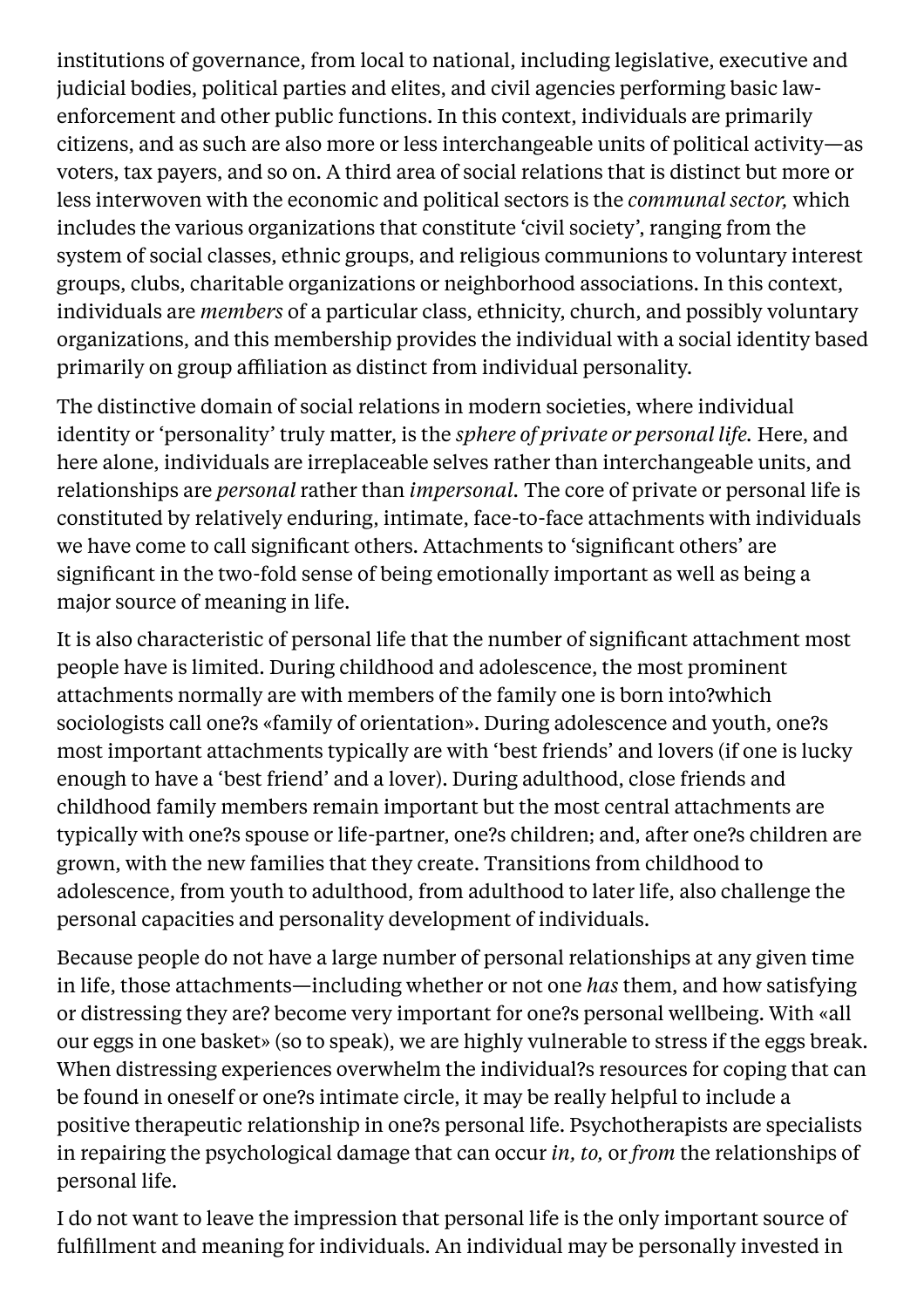his occupational role, and derive a great sense of satisfaction and meaning in one's professional identity— as I do today, thanks to the honor bestowed by my colleagues in Oslo. Even more important for some people is the personal bond of communion they experience through membership in a religious community, which then is not merely part of their social life but a deep part of personal life as well. I would also emphasize that while the four domains of social structure that I've spoken of—the economic, political, communal, and personal sectors—are typical of modern societies generally, they vary among countries in the extent of differentiation, are interrelated in complex ways, and all affect the life of every person.

## Social Integration and Individual Well-Being

Thus far I have only briefly suggested why the relationships of personal life so strongly influence the individual, and why the therapeutic bond can have a similar effect when it develops optimally. To explain this more fully, I will draw on concepts based on work by the French sociologist and ethnologist, Émile Durkheim (1893, 1897, 1912). Durkheim wrote at the end of the 19th and beginning of the 20th centuries, following an age that glorified individualism and materialism to an extant that led many theorists to view individual biological organisms alone as'real' entities, and think of societies as merely secondary entities based on voluntary contractual arrangements between individuals. Durkheim, by contrast, viewed society as an independent, primary reality distinct from and superordinate to the individuals in it, and offered empirical demonstrations of this in studies of the division of social labor, the incidence of suicide, and the origins of religion.

Durkheim?s views converge with the ideas based on ethology and attachment theory about the primacy of relationships in human species-biology. It requires a community of caregivers, organized in families, to ensure an infant?s survival and development into a responsible adult. Like other primates, we are born, develop and thrive only as members of a collectivity. This human collectivity exists prior to one?s birth, exerts a supportive and constraining influence throughout one?s life, and continues to exist beyond the individual?s death. Durkheim cited these three criteria?priority, influence, and continuity? as defining characteristics of «social facts» representing an order of reality distinct from, independent of, and external to that of individuals. The collectivity is an emergent reality that arises through the ongoing interactions of its members? their collaborations, competitions, exchanges, and communication with one another; and a society continues to exist, as a reality over and above that of its individual members, as long as its institutions, language and traditions are recreated through collaboration, competition, exchange and communication among its members.

In debating against the extreme individualist positions of 19th century writers like Spencer, Durkheim's language often took an equally extreme but opposite tone in emphasizing the independent reality of society, and led some of his readers to dismiss his views as 'mystical'. Durkheim himself recognized this and tempered his language in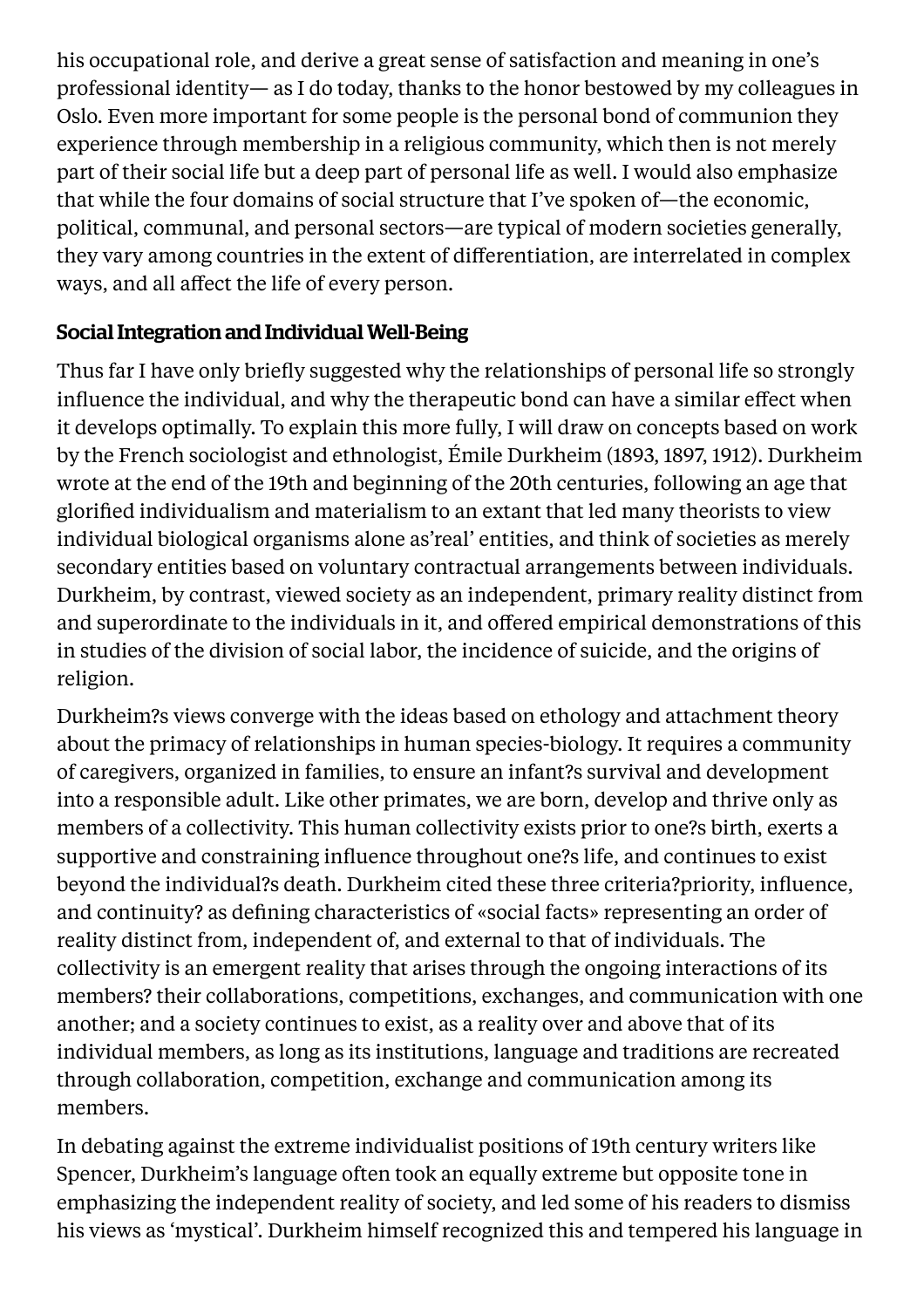footnotes that he added to his text. He understood that individuals and collectivities are interdependent orders of reality, and that their joint existence depends on maintaining an effective balance between them.

Durkheim recognized this need for balance between the collectivity and the individuals most clearly in his analysis and interpretation of suicide rates in society. He described three types of social conditions that are 'suicidogenic'—which he termed 'egoistic', 'altruistic', and 'anomic'— and also recognized a fourth type that he called 'fatalistic' suicide, but did so only in a footnote that is overlooked. These four types reflect the extreme states of two fundamental dimensions of structural integration characteristic of all collectivities— social cohesion and social control.

Durkheim called the extreme states of social cohesion egoism, where there is too little cohesion, and altruism, where there is too much. Egoistic suicides are suicides of ennui, of emptiness, lack of purpose and boredom with life. By contrast, the altruistic type of suicide occurs in conditions where there is an excess of social cohesion, where individuals experience themselves as emotionally enmeshed and submerged in a group or community. Altruistic suicides are suicides of honor and self-sacrifice. The optimal social milieu is one where a balance prevails between social involvement and individual identity.

Similarly, Durkheim called the extreme states of social control anomie, where there is too little control, and fatalism, where there is excessive control. Anomie is lawlessness or lack of regulation, where individuals experience no reasonable limits to their desires and aspirations, and consequently are never able to rest content and feel secure in their lives. At the opposite extreme, 'fatalism' refers to situations of extreme regimentation, such as occurs under oppressive totalitarian regimes in gulags, concentration camps, and similar settings. Fatalistic suicides are suicides of despair, of subjective escape from objective circumstances that are unbearably frustrating or painful. Again, the optimal milieu is one where a balance prevails between social order and personal autonomy.

Social cohesion and social control are essential for the integration and continuity of whole societies and the institutions and groups within them—but, in tracing the evolution of societies from relatively simple tribal groups in Australia, Oceania and North America to the complex urban-industrial societies of late 19th century Europe, Durkheim distinguished between two different modes of social integration, which he called 'mechanical solidarity' and 'organic solidarity'. 'Mechanical solidarity' is a mode of social integration (i.e., cohesion and control) based on the affirmation by individuals of a shared identity and co-inherent being. Another term for this is personal communion. By contrast, 'organic solidarity' is a mode of social integration based on the division of labor between members of the society; that is, on the complementarity of their respective functions. Another term for 'organic solidarity' is functional interdependence.

Personal communion and functional interdependence are modes of social integration present in all societies, but in proportions that vary greatly from earlier to later times.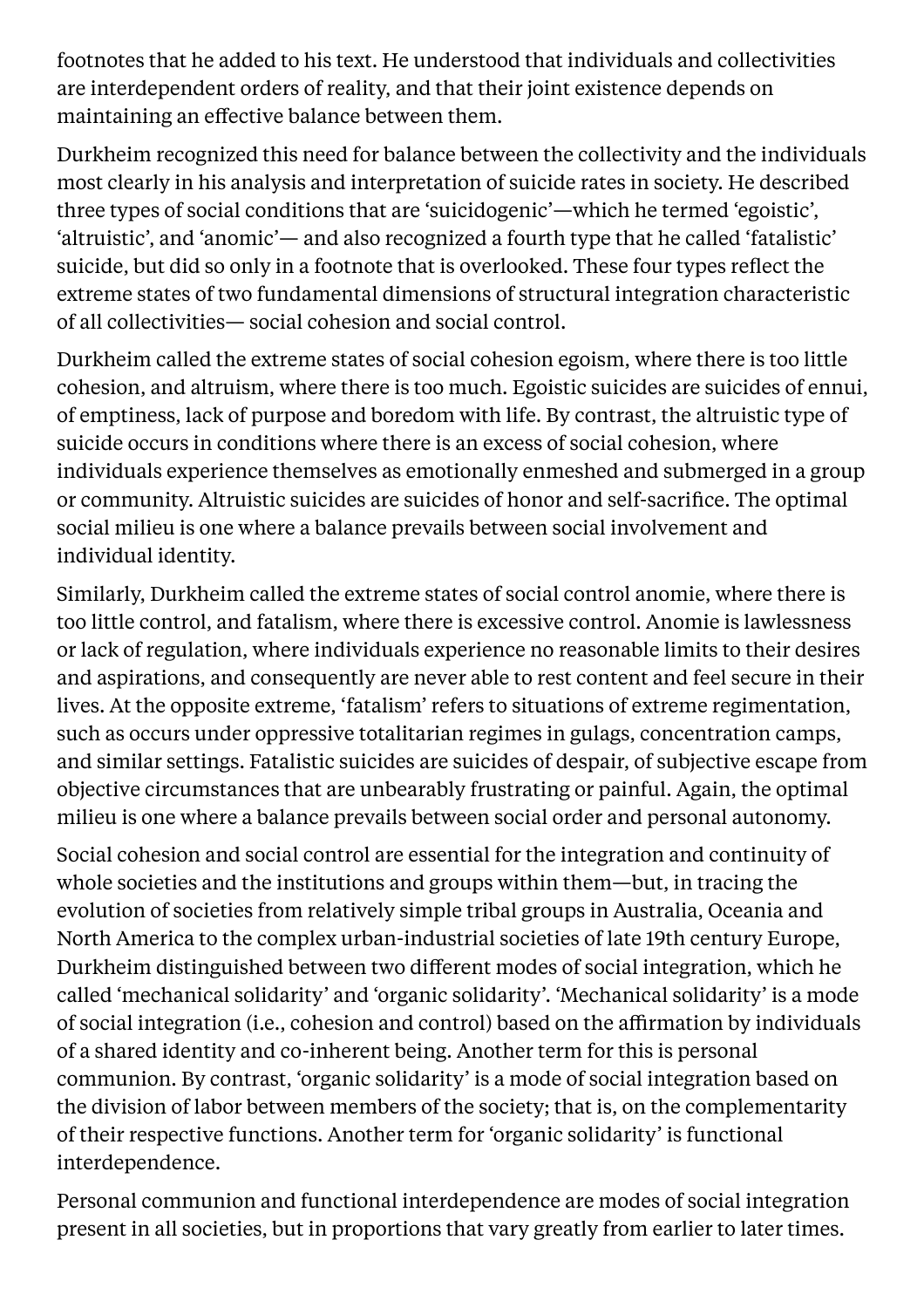In relatively simple societies, the division of social labor is limited and the predominant mode of integration is 'mechanical solidarity' or personal communion. Functional interdependence exists, but typically is limited to the different social functions ascribed to men and women, and to different clans or castes.

As societies grow in scale and complexity, the division of social labor (or differentiation of social functions) becomes more extensive, and occasions for direct face-to-face interaction among all members of society are no longer an everyday occurrence, but require special gatherings on specified 'holy days' or holidays that allow them to celebrate, commemorate, or mourn together as one people. The predominant form of social integration is *functional interdependence* through complex systems of intermediate organizations and markets. *Personal communion* based on direct relations between persons is usually limited to the relationships of personal life, and therefore these relationships are all the more important.

«Persons grow, and their lives take form, through participation in stable, intimate face-to-face relationships that occur within social and cultural communities that are relatively cohesive and coherent»

The economic, political and communal sectors in urban-industrial mass societies are clearly and extensively differentiated, with *impersonal* social relations the general norm; and, to balance these, a fourth 'residual' sector of private or *personal life* emerges, centered on nuclear family and 'elective' relationships of intimate friendship and love. Social solidarity through *personal communion* with others occurs now in small, intimate circles and settings like family dinners, reunions, and meetings with close friends. In the economic, political, and community sectors, individuals are not unique personalities but more or less functional 'cogs in a machine', leaving individuals dependent on their private personal relationships to affirm their unique, irreplaceable *self-identity. Egoism* and *anomie* are the prevailing forms of social pathology, expressed in individual pathologies of depression and anxiety. Relationships that sustain individual wellbeing and growth are both fewer and more fragile, due in part to the strains placed on them by being needed so much.

A term that Durkheim used to describe an intense and buoyant sense of *personal community* is "morale". This word is defined variously as «the general level of confidence or optimism felt by a person or group of people, especially as it affects discipline and willingness»; «the confidence, enthusiasm, and discipline of a person or group at a particular time,» with synonyms like «confidence, self-confidence, selfesteem, spirit, team spirit, enthusiasm»; «the state of the spirits of an individual or group, as shown in the willingness to perform assigned tasks, confidence, cheerfulness,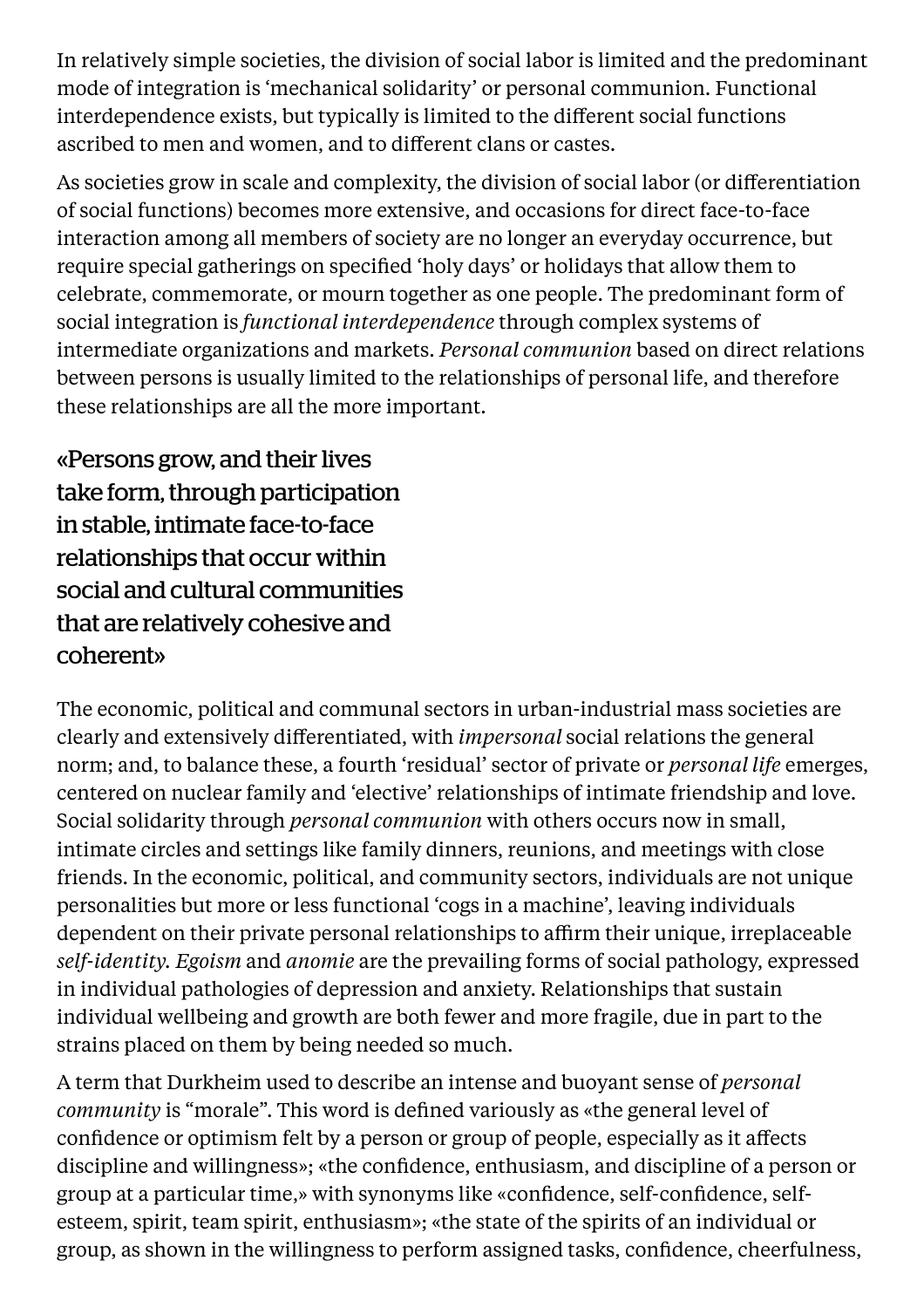and discipline.» A related term (also French in origin) is *élan,* defined in dictionaries as «energy, style, and enthusiasm,» and «vigor and enthusiasm, often combined with selfconfidence and style».

The importance of this energizing *morale,* which Durkheim (1912) vividly described as «collective effervescence» (a shared, thrilling enthusiasm and excitement) is well known in the sports world as the "team spirit" that lifts individual players to their best performances, and the "home field" or "home court" motivational advantage created by the enthusiastic chants and cheers of fans. Durkheim observed that intensive interaction between individuals assembled together and concentrating on a common enterprise tends to generate a strong sense of connection and energy among them? one that is not present when individuals are dispersed in their everyday lives. Durkheim described this in his book *The Elementary Forms of the Religious Life* (1912/1968):

There are occasions [he wrote] when this strengthening and vivifying action of society is especially apparent. In the midst of an assembly animated by a common passion, we become susceptible of acts and sentiments of which we are incapable when reduced to our own forces; and when the assembly is dissolved and when finding ourselves alone again, we fall back to our ordinary level, we are then able to measure the height to which we have been raised above ourselves … (pp. 240–241)

But it is not only in exceptional circumstances that this stimulating action of society makes itself felt; there is not, so to speak, a moment in our lives when some current of energy does not come to us from without. The man who has done his duty finds, in the manifestations of every sort expressing the sympathy, esteem or affection which his fellows have for him, a feeling of comfort, of which he does not ordinarily take account, but which sustains him, none the less. The sentiments which society has for him raise the sentiments which he has for himself. … It thus produces, as it were, a perpetual sustenance of our moral nature … (p. 242).

By «moral nature» I believe Durkheim meant what nowadays would be called *personality;* or, as I will define it (based on Erikson, 1959), the *integrity of one's inner sense of self together with its roots in bodily wellbeing, deep emotional attachments, and good conscience.* What we now call 'psychopathological' states, by contrast, may be described in termes of moderate (or occasionally drastic) division or disintegration in one's sense of self, through deprivation or disturbance in the bodily roots of self, through frustration or failure in one's emotional attachments, or through guilty lapses or loss of good conscience, seriously limiting one's ability to effectively self-manage or constructively cope with the demands and opportunities present in one's life.

The conditions of modern society and culture that we live in influence all these aspects of personality. Some social milieus are benign, providing a supportive balance of group involvement *and* personal identity, of social responsibility *and* individual autonomy. These occur mainly in the context of *personal life.* Other social milieus are less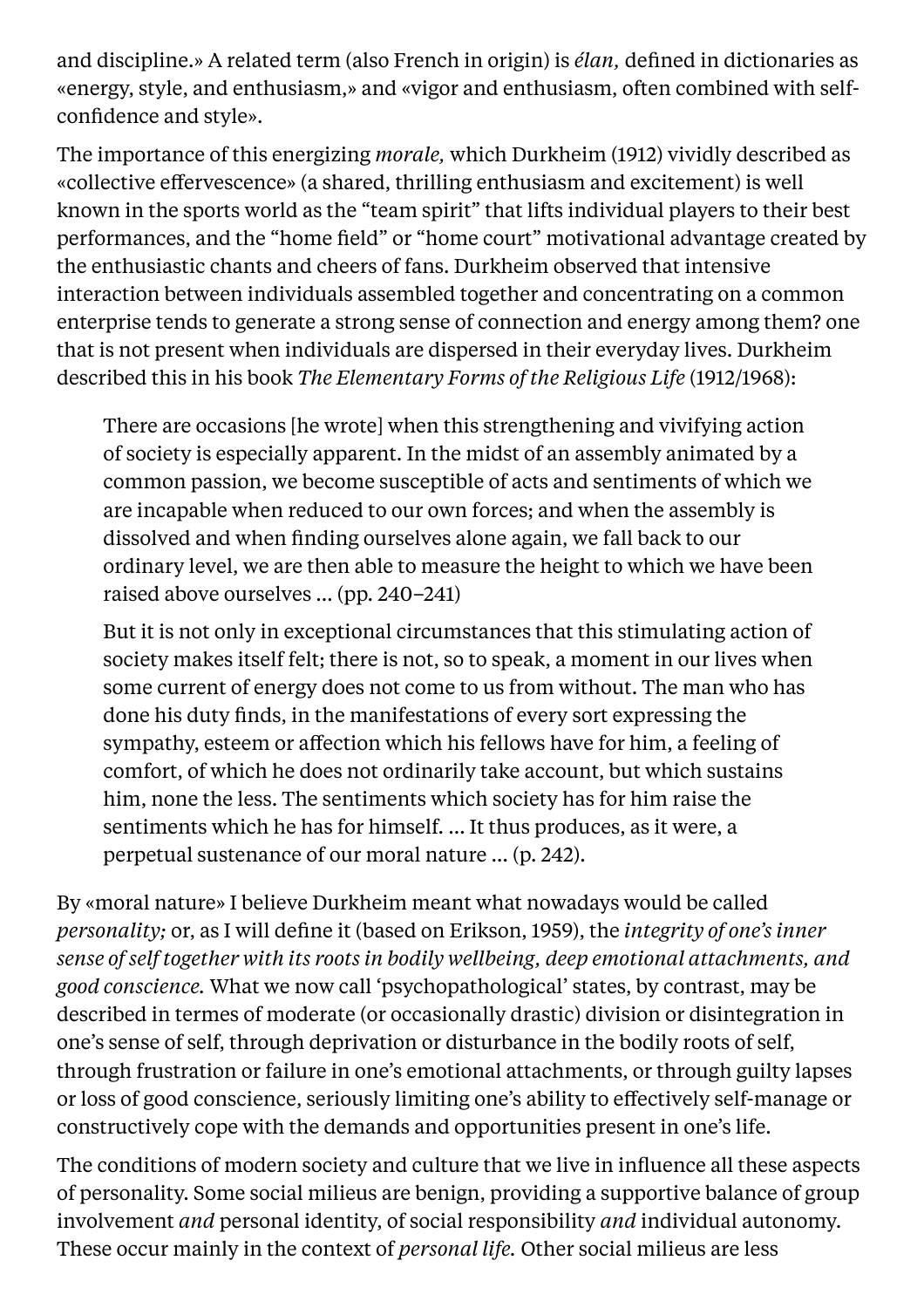supportive, creating chronic stresses on a daily basis (as in highly routine factory or office work), or acute stress (as in long-term unemployment)— although, inevitably, how each person responds to such stress will vary.

# Psychotherapy, Personal Life and Modern Culture

The topics of psychotherapy, personal life, and modern culture converge at this point. The psychotherapeutic relationship is a curious hybrid of *personal* and *impersonal* elements—one, moreover, that reflects modern individualistic values in theory but in practice, when it is effective, exemplifies the experience of *personal communion.* The therapeutic relationship is highly personal for the patient whose problems, failures and intimate yearnings are its main concern. For therapy to succeed, the therapist too must be personally engaged in the relationship, must be attuned and responsive, caring and committed. When clients experience empathic attunement and personal rapport in the therapeutic relationship, the bond with the therapist offers clients an opportunity to experience a *microcosm of 'mechanical solidarity'*—of solidarity through *personal communion*—which works to restore the client's morale and motivate the client to learn to cope better with the challenges and make better use of the opportunities their personal lives present.

To help clients experience a good therapeutic relationship, therapists need to have exceptional interpersonal skills, because they have to connect on a personto- person basis with clients who are typically anxious, defensive, demoralized, or withdrawn. This often happens indirectly by engaging clients in the technical procedures that therapists confidently use and believe in. The energy, commitment, understanding, and patience of the therapist in using these procedures enables the client to experience the therapeutic bond as a limited but genuinely meaningful form of *personal communion.*

Yet while the therapeutic relationship may become part of the patient's personal life, for therapists it is a profession and as such is part of the economic sector, a realm that is basically *impersonal.* Therapists are *not* like friends; they accept clients *impartially* on a need-to-serve basis, and do not select only those who seem attractive or appealing. They do not invite clients to be part of their own personal life, and cannot allow their own needs as persons to influence the therapeutic relationship. The great privilege of modern psychotherapists is that their work, at its best and for the most part, is not 'alienated labor' (Marx, 1844). The great skill of modern psychotherapists is an ability to engage patients on a person-to-person basis, within the context and confines of their contractual roles—to balance the *personal* and *impersonal* aspects of the therapeutic relationship—and to recreate, in that, a partial yet important healing experience of *personal communion* to help individuals in modern societies to repair or reconstruct their personal lives.

*Teksten sto på trykk første gang i Tidsskrift for Norsk psykologforening, Vol 49, nummer 5, 2012, side 442-449*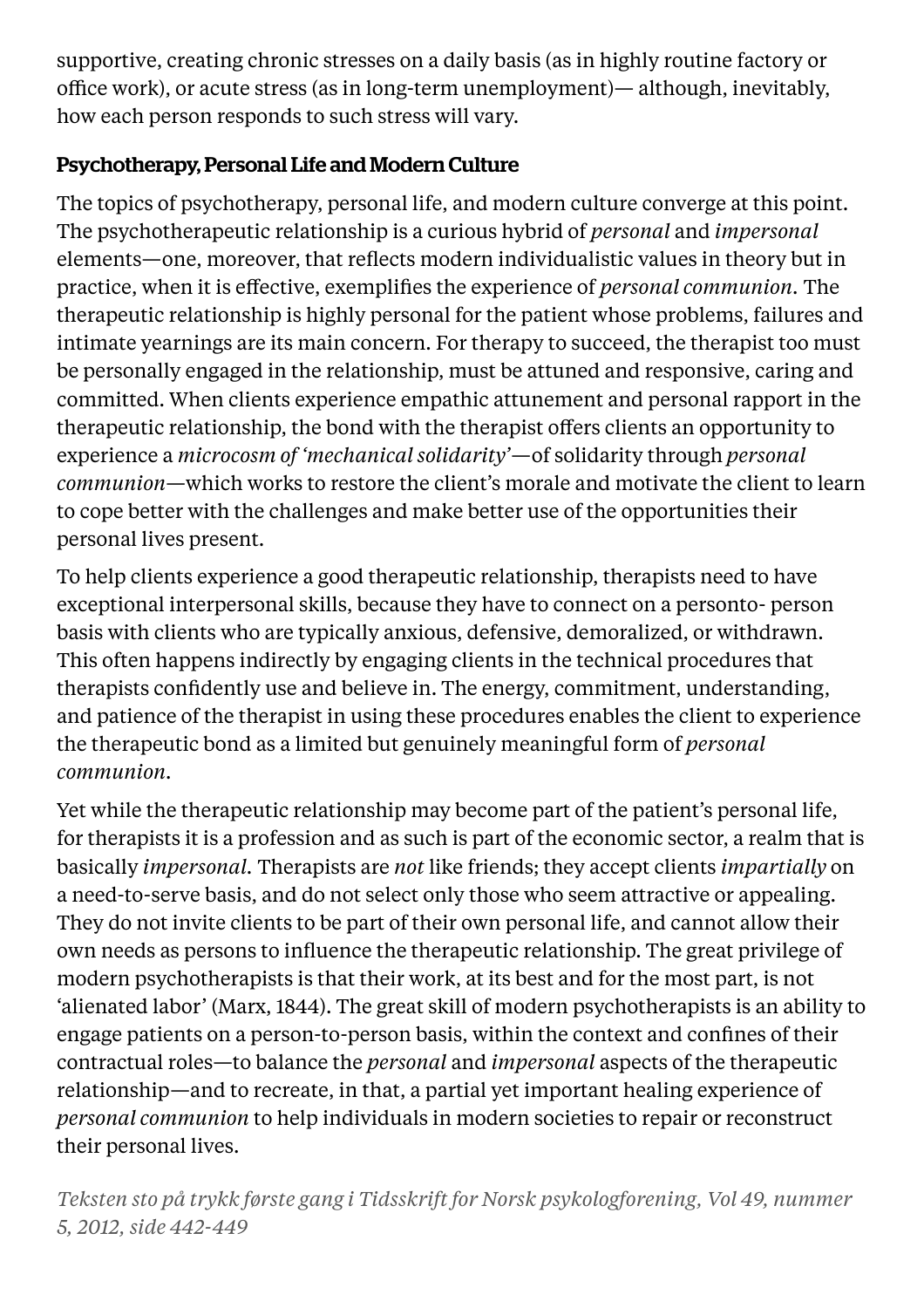#### **TEKST**

**David E. Orlinsky**, Department of Comparative Human Development, University of Chicago

KONTAKT: d-orlinsky@uchicago.edu

 $+$  Vis referanser

#### References

Beck, A. T. (1976). Cognitive Therapy and the Emotional Disorder. New York: International Universities Press.

Berger, P., Berger, B., & Kellner, H. (1973). The homeless mind: Modernization and consciousness. New York: Vintage Books.

Bordin, E. S. (1979). The generalizability of the psychoanalytic concept of the working alliance. Psychotherapy: Theory, Research and Practice, 16, 252-260.

Carroll, L. (1865). Alice's adventures in wonderland. London: Macmillan.

Durkheim, E. (1893/1964). The division of labor in society. New York: Free Press.

Durkheim, E. (1897/1951). Suicide. New York: Free Press.

Durkheim, E. (1912/1968). The elementary forms of the religious life. New York: Free Press.

Erikson, E. (1959). Identity and the life cycle. New York: International Universities Press.

Horvath, A. O., & Greenberg, L. S. (Eds.) (1994). The working alliance: Theory and research. New York: John Wiley & Sons.

Howard, K. I., & Orlinsky, D. E. (1972). Psychotherapeutic processes. In Annual review of psychology, vol. 23. Palo Alto, CA: Annual Reviews.

Laslett, P. (1971). The world we have lost: England before the industrial age, 2nd ed. New York: Scribners.

Mannheim, K. (1940). Man and Society in an Age of Reconstruction. London: Routledge.

Marx, K. (1844/1972). Economic and political manuscripts of 1844. In R. C. Tucker, Editor, The Marx-Engels reader, pp. 53-103. New York: Norton.

Marx, K., & Engels, F. (1972). The Marx-Engels reader, edited by R. C. Tucker. New York: Norton.

Norcross, J. C. (Ed.) (2002). Psychotherapy relationships that work: Therapist contributions and responsiveness to patient needs. New York: Oxford University Press.

Orlinsky, D. E., Grawe, K., & Parks, B. K. (1994). Process and outcome in psychotherapy -- noch einmal. In A. Bergin & S. Garfield, Eds., Handbook of psychotherapy and behavior change, 4th ed. New York: Wiley.

Orlinsky, D. E., & Howard, K. I. (1978). The relation of process to outcome in psychotherapy. In S. Garfield and A. Bergin, Eds., Handbook of psychotherapy and behavior change, 2nd ed. New York: Wiley.

Orlinsky, D. E., & Howard, K. I. (1986). Process and outcome in psychotherapy. In S. Garield and A. Bergin, Eds., Handbook of psychotherapy and behavior change, 3rd ed. New York: Wiley.

Orlinsky, D. E., Rønnestad, M. H., & Willutzki, U. (2004). Fifty years of psychotherapy processoutcome research: Continuity and change. In M. Lambert, Ed., Bergin and Garield's Handbook of Psychotherapy and Behavior Change, 5th edition. (pp. 307-389). New York: Wiley.

Parsons, T. (1964). Social structure and personality. New York: The Free Press of Glencoe.

Parsons, T. (1966). Societies: Evolutionary and comparative perspectives. Englewood Cliffs, NJ: Prentice-Hall.